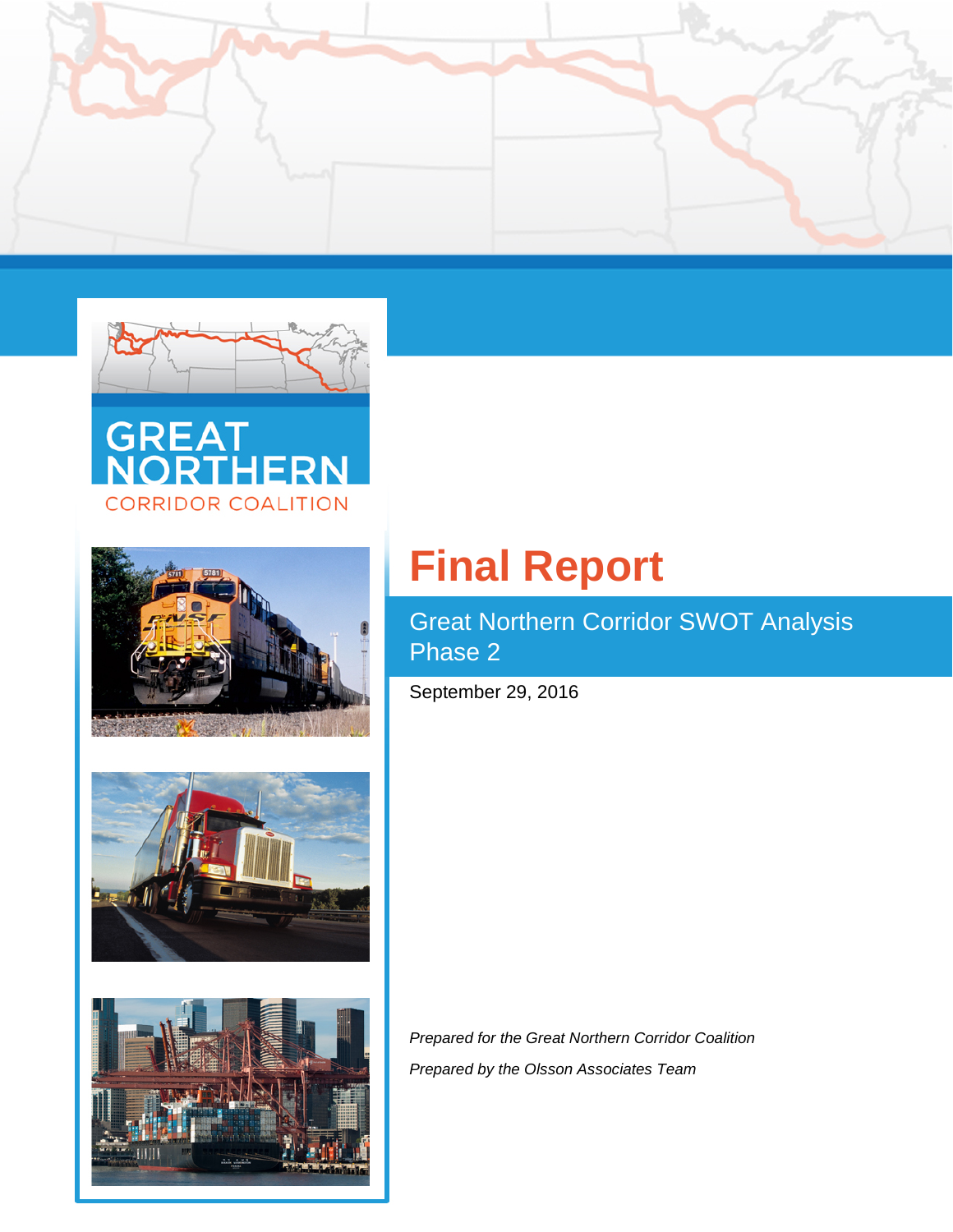

Great Northern Corridor SWOT Analysis

# <span id="page-1-0"></span>**Table of Contents**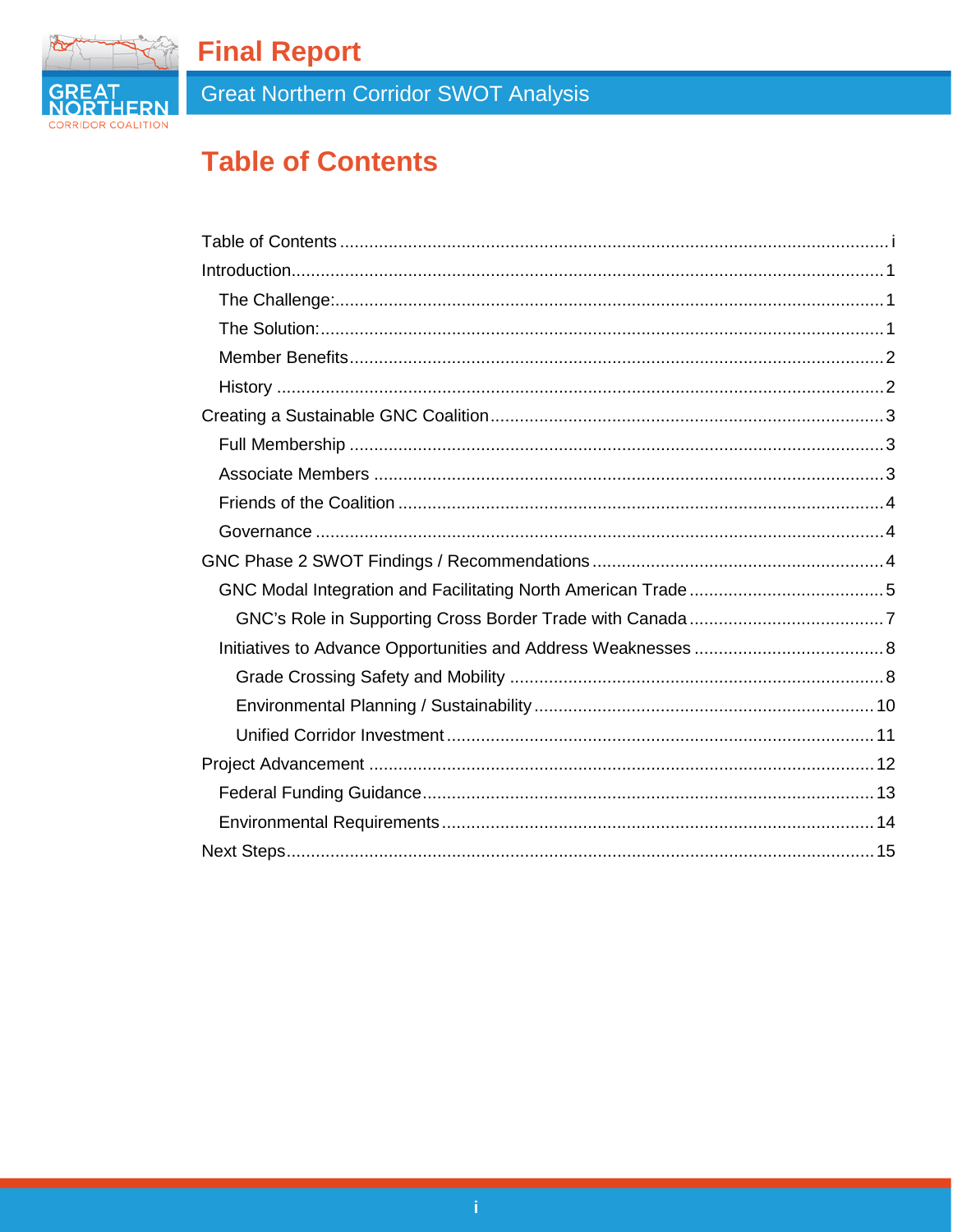

# <span id="page-2-0"></span>**Introduction**

The Great Northern Corridor (GNC) stretches from Chicago to the ports on the Pacific Northwest Coast. This multimodal corridor consisting of highways, rail and ports. It represents an east-west artery of commerce that supports the movement of people and goods, bringing economic vitality to more than 35 million Americans across eight North Central and Pacific Northwestern states. This corridor includes thousands of manufacturers, ranchers, farmers, miners, timber and lumber businesses, energy companies and travelers that rely upon the multimodal transportation options that are provided by the corridor. Recently, the GNC was identified at the federal level as an example of the importance of rail corridors in maintaining connectivity for both freight and passangers on the national rail network.



<span id="page-2-1"></span>**The Challenge:** Since the nineteenth century this interconnected network has been an engine of growth and economic development, but modern times bring modern challenges. As aging infrastructure strains under tightening capacity across all modes, so too are tightening budgets for families, companies, and governments straining under the burden of maintenance and expansion needs even as political, environmental, and land use obstacles accumulate. While this situation is by no means unique to the Great Northern Corridor, this Corridor faces distinctive geographic, economic, and transportation needs which will require its own focused approach.

<span id="page-2-2"></span>**The Solution:** The formation of a formal coalition that brings together various stakeholders, identifying areas for mutual benefit and cooperation, and executes on opportunities to improve freight transportation options in a cost effective and sustainable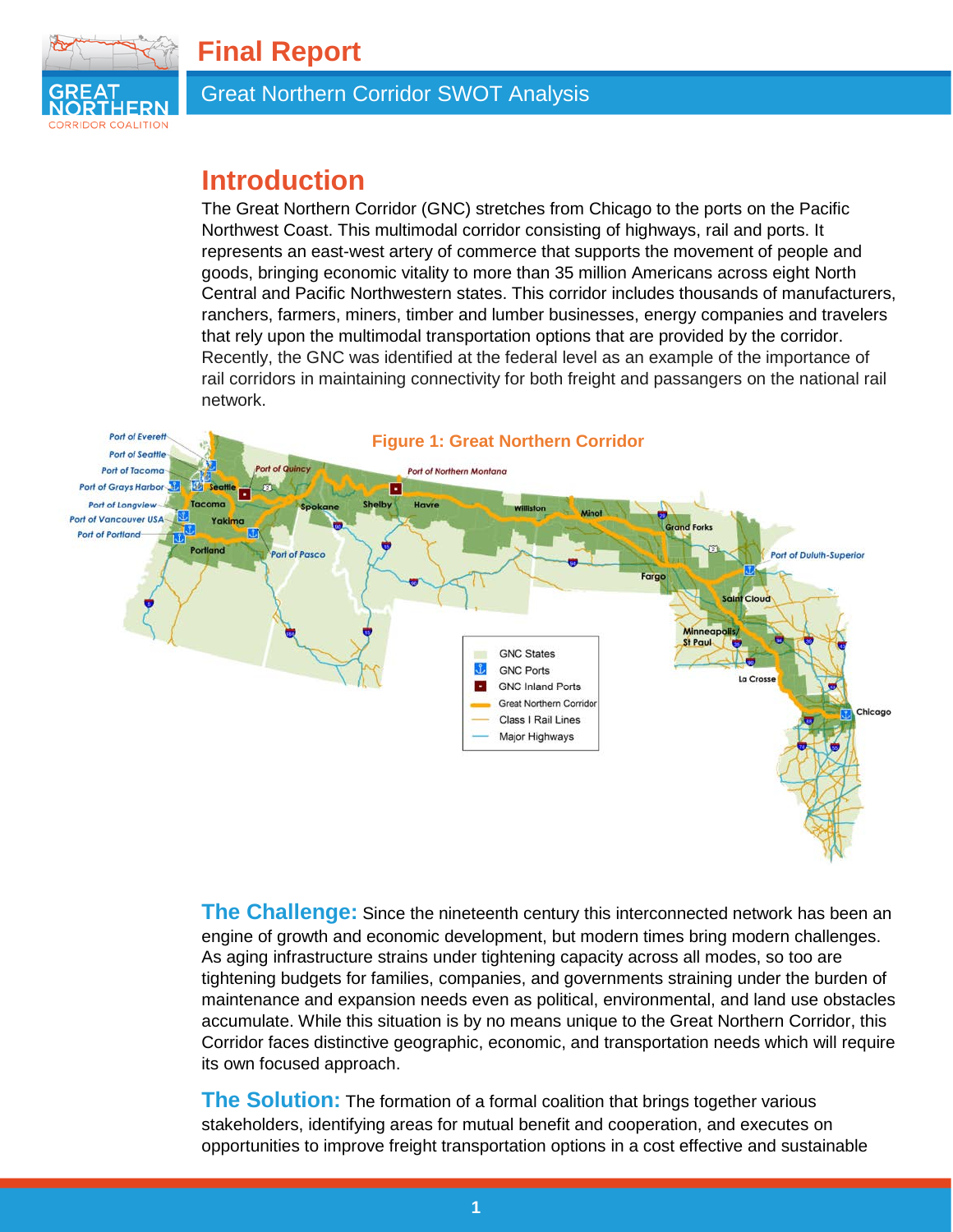

# Great Northern Corridor SWOT Analysis

way. By working together, this coalition will offer leadership to provide mobility improvements across and within the Great Northern Corridor in order to bring economic prosperity to our stakeholders.

### <span id="page-3-0"></span>**Member Benefits**

The GNC Coalition provides a corridor-wide focus to achieve improved mobility of goods between the eight states and international destinations for the benefit of all members.

Services and products include:

- Corridor-wide project prioritization and advancement
- Applicant for federal discretionary grant programs: FASTLANE, TIGER
- Unified advocate on corridor freight matters and projects
- Information sharing: best practices.
- Public and stakeholder education
- Support to smaller communities along the corridor project advancement, etc.
- Serve as "trusted advisor" and partner on issues impacting the corridor
- Advancement of economic development benefits in the corridor
- Research

#### <span id="page-3-1"></span>**History**

In January of 2012, the Montana Department of Transportation—acting as lead agency for a coalition of public and private interests (the GNC Coalition) with the common goal of planning for the future of the GNC as seamless multimodal system to support commerce and economic development—submitted a grant application to the Federal Highway Administration (FHWA) Multistate Corridor Operations and Management (MCOM) Program. The grant application requested funding to initiate a multimodal planning project along a corridor stretching from Chicago to the Pacific Northwest. The grant application outlined a Strengths, Weaknesses, Opportunities, and Threats (SWOT) Analysis to be conducted in Phase 1 of the corridor planning effort. The Phase 1 planning effort established a coalition website [\(http://greatnortherncorridor.org\)](http://greatnortherncorridor.com/) and completed several baseline reports including a multimodal corridor assets inventory, an examination of freight flows in the corridor, an examination of the corridor's influence on the economy and environment, and an assessment of the corridor's SWOTs. Phase 1 of the study concluded in mid-2015.

Much of the focus in Phase 1 centered on the importance of the multimodal GNC corridor in supporting rural and urban economies that depend on the corridor for freight transportation to regional, national, and international markets. The GNC intersects counties along the corridor with high concentrations of businesses, including both urban and rural areas. The research in Phase 1 demonstrated that this corridor serves as an economic engine for its member states, its cities, regional economies, and the nation. The corridor provides a critical connection to move people that support many local businesses and personal mobility.

A second MCOM grant was received, and during 2015-16, the GNC Coalition embarked on a Phase 2 study effort. Phase 2 of the study expanded the research on some key trends and issues identified in Phase 2, and took steps to establish and implement a business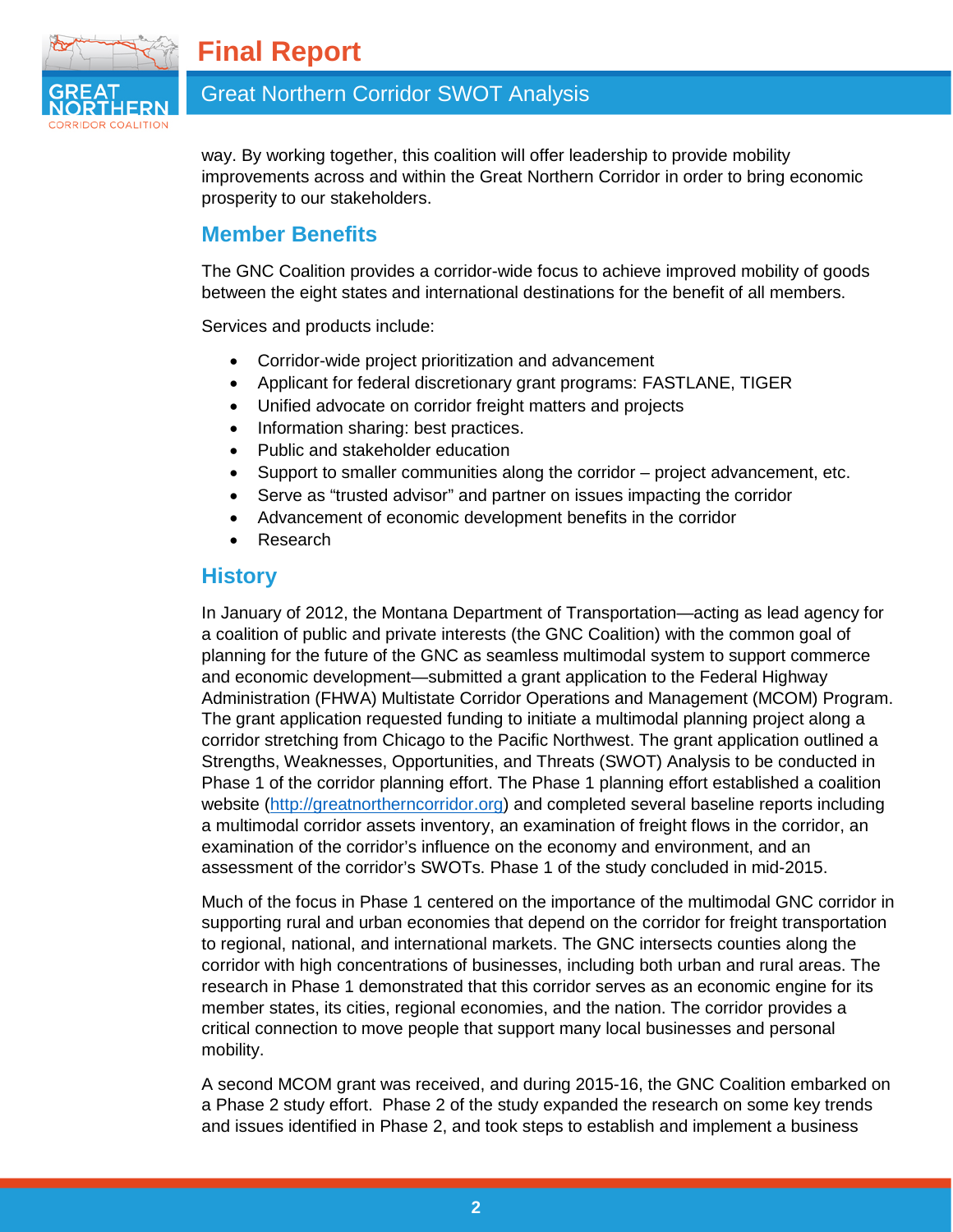

# Great Northern Corridor SWOT Analysis

model and several programmatic initiatives to create a sustainable coalition moving forward in the future. This executive summary summarizes the work completed and findings from this study, while also addressing the future of the GNC Coalition.

# <span id="page-4-0"></span>**Creating a Sustainable GNC Coalition**

The GNC Coalition provides a corridor-wide focus to achieve improved mobility of goods *For more information, see the white paper "GNC Creating a Sustainable Organization"*

between the eight states and international destinations for the benefit of all members. A due structure will be set in place for each level of membership consisting of cash and/or in-kind contributions. Services and products of the GNC Coalition include:

- Corridor-wide project prioritization and advancement
- Applicant for federal discretionary grant programs: FASTLANE, TIGER
- Unified advocate on corridor freight matters and projects
- Information sharing: best practices.
- Public and stakeholder education
- Support to smaller communities along the corridor project advancement, etc.
- Serve as "trusted advisor" and partner on issues impacting the corridor
- Advancement of economic development benefits in the corridor
- **Research**

# <span id="page-4-1"></span>**Full Membership**

Full membership in the GNC Coalition will be granted to:

- The Departments of Transportation of the states of Idaho, Illinois, Minnesota, Montana, North Dakota, Oregon, Washington, and Wisconsin
- All public port districts duly organized and existing under the laws of Idaho, Illinois, Minnesota, Montana, North Dakota, Oregon, Washington, or Wisconsin
- All Metropolitan Planning Organizations, located along the Corridor, and duly organized and existing under the laws of Idaho, Illinois, Minnesota, Montana, North Dakota, Oregon, Washington, or Wisconsin
- BNSF Railway
- Current members not included in the preceding organizational categories

Other business associations, transportation and logistics service providers, and other organizations involved in transportation, logistics, international or domestic trade, or related areas may apply for full membership.

# <span id="page-4-2"></span>**Associate Members**

Individuals, business firms, industry associations and other organizations with a bona fide interest in the aims and goals of the GNCC may be accepted as Associate Members, where they can participate in meetings but shall not be eligible to vote.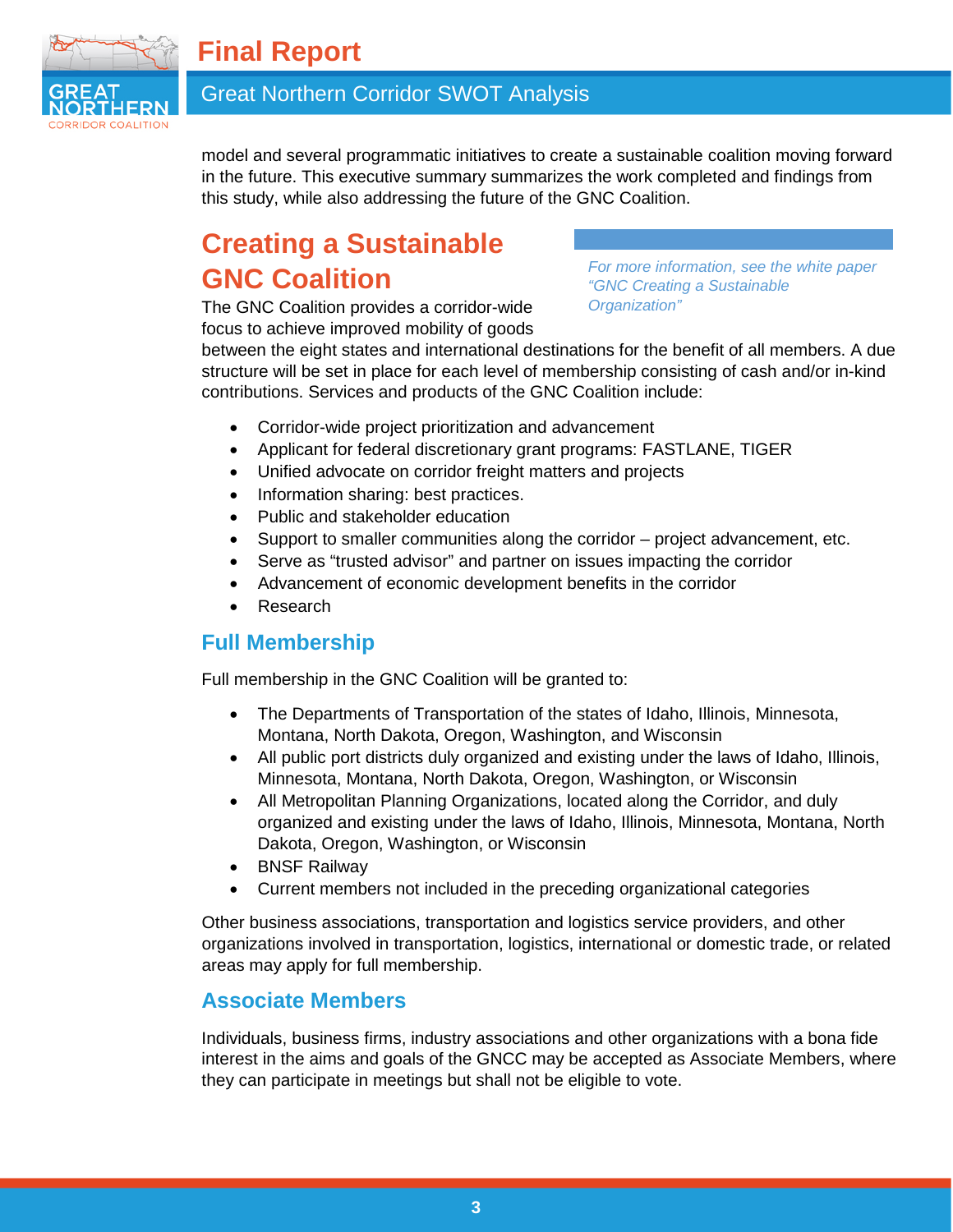

# Great Northern Corridor SWOT Analysis

# <span id="page-5-0"></span>**Friends of the Coalition**

Finally, any business, organization, or individual may become a Friend of the GNC Coalition where they will receive newsletters and other communications from the GNC Coalition, however, they shall not be able to participate in any meetings nor be able to vote on any issues before the membership.

#### <span id="page-5-1"></span>**Governance**

The GNC Coalition will be governed by an Executive Board, consisting of five senior members of the full membership. The Executive Board will direct the Executive Director who is responsible for managing the day-to-day implementation of the organization's business plan as well as participating in the Steering Committee that oversees various committees of the GNC Coalition, including:

- Membership Committee
- Funding and Advocacy Committee
- Projects Committee
- Programs Committee
- Communications Committee
- Economic Development Committee

# <span id="page-5-2"></span>**GNC Phase 2 SWOT Findings / Recommendations**

*For more information, see the white paper "GNC SWOT Analysis"*

The GNC SWOT Analysis - Phase 1 was largely a fact finding study that: 1) Developed a baseline inventory of this multimodal corridor; 2) Identified key commodities and markets supported by the corridor; 3) Analyzed the economic and environmental impacts of the corridor; and, 4) Conducted a forward looking examination of investment needs, market opportunities, and overarching threats to the corridor. It is safe to say that the findings and conclusions of Phase 1 raised as many questions as it did answers.

Among the questions the coalition wished to explore in Phase 2 were the relevance of the diverse coalition formed to plan for the GNC's future and how this coalition would function going forward. Coalition members also wanted to explore more specifically the interdependency of the modes that form the corridor, the role that the GNC plays in facilitating/supporting North American trade, and what steps could be taken to address the needs and threats identified in Phase 1.

The question of GNC Coalition relevance has been addressed in a business planning effort previously discussed. This report summarizes how the major freight modes in the corridor interact to support North American trade, and provides guidance on steps the coalition can take to address identified threats and capitalized on identified opportunities. While Phase 2 made strides to address many of the questions resulting from the study and planning in Phase 1, expanding the study also raises additional questions. Additional information and a more detailed analysis can be found on the GNC website [\(www.greatnortherncorridor.org\)](http://www.greatnortherncorridor.org/).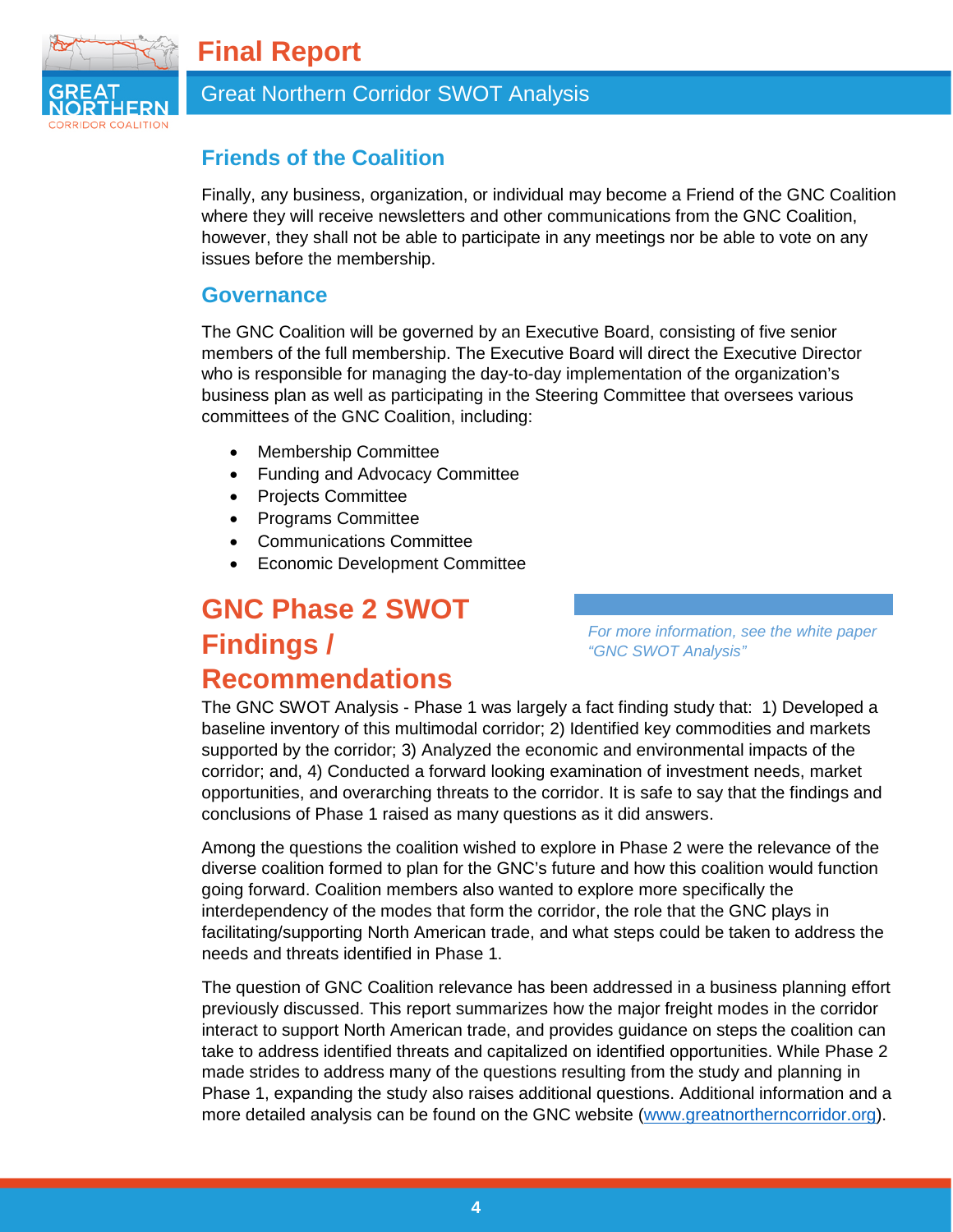

# Great Northern Corridor SWOT Analysis

# <span id="page-6-0"></span>**GNC Modal Integration and Facilitating North American Trade**

The GNC is an artery of transportation and commerce across northern states forming an important trade conduit between the Midwest and Pacific Northwest. While the GNC parallels the Canadian border across its entire length, intersecting roadways and rail lines facilitate the exchange of goods and services with Canada, our largest trading partner. In 2014, Canada was the top export and the top import market for six of the eight Great Northern Corridor Coalition (GNCC) states. In 2014, the GNCC states exported more than \$54 billion in merchandise to Canada and imported over \$91 billion in merchandise from Canada.



As of 2014, there were 54 ports of entry across the international border, from Washington to Minnesota, reporting commercial trade activity: Washington (15), Idaho (2), Montana (12), North Dakota (18), and Minnesota (7).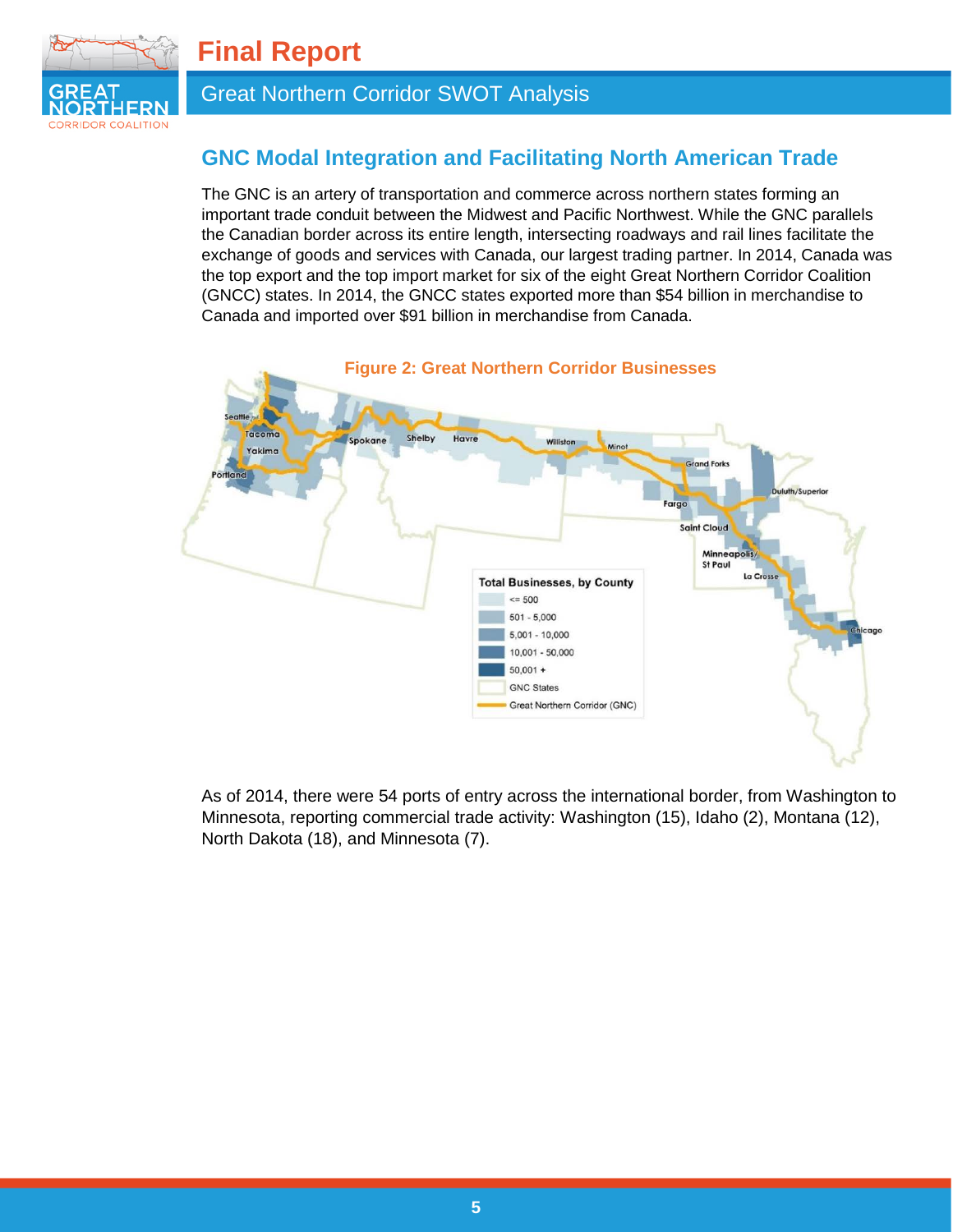

Great Northern Corridor SWOT Analysis



#### **Figure ES-3: Great Northern Corridor Ports of Entry**

Broadly, the GNC appears to have adequate capacity to facilitate cross border trade with Canada: Fifty-four individual border crossing gateways were identified and mapped across the five GNC Coalition states that share a common border with Canada. However:

The analysis of border crossings across the GNC found that the flow of goods between GNC border states and Canada is highly centralized with more than 90 percent of all trade by value taking place at five specific gateways:

- Pembina, North Dakota
- Blaine, Washington
- Sweet Grass, Montana
- Portal, North Dakota
- Sumas, Washington

Each of these top border crossing is served by both highway and railway facilities. Of the five, three (Pembina, Blaine, and Sweet Grass) are served by north/south Interstate highway facilities, the only three Interstate highway facilities that extend to the Canadian border in the corridor.

• Information about border crossing delays, or wait-times, at crossings in the GNC were available for only selected highway crossing facilities. Travel time data was available at four of the highest value crossings in the GNC: Pembina, Blaine, Sweet Grass, and Sumas. At these four crossings the average travel time per mile for inbound trucks was 5.5 minutes per mile. For outbound traffic the average travel time was 4.1 minutes per mile. Both averages were higher than the average for non-GNC U.S./Canadian border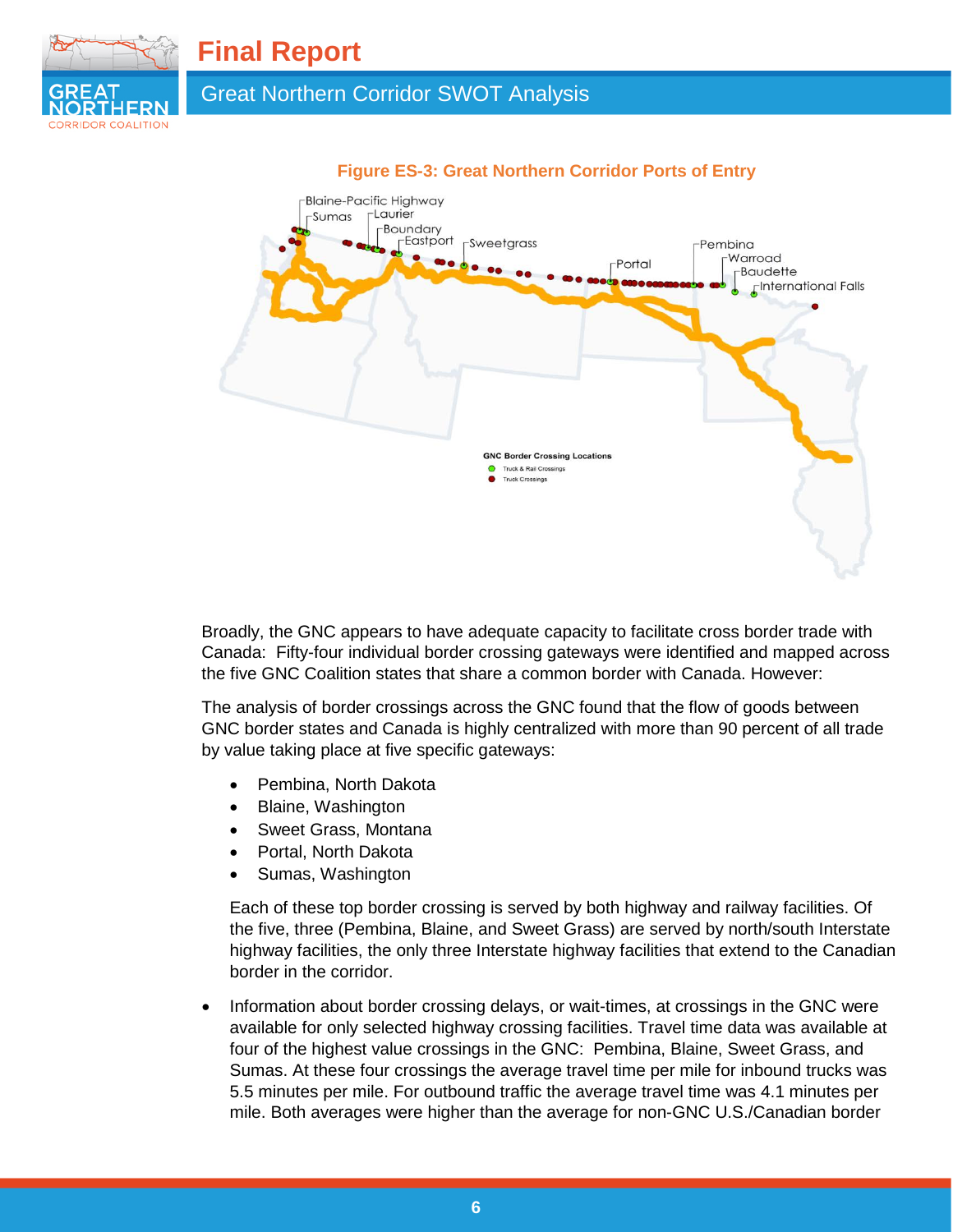

# Great Northern Corridor SWOT Analysis

crossings. In 2014, delays to trucks using these four facilities is conservatively estimated at more than 4 million minutes, or nearly 75,000 hours.

- Over the past five years, the growth in trade moving through highway border crossings at these five facilities grew 16 percent. During the same time, trade moving by rail through these five gateways declined by one-half percent.
- By value the largest commodity groups flowing bi-laterally across the border include mineral fuels, electrical machinery, automobiles, plastics, wood, and machinery related to utilities, appliances, farm equipment, and internal combustion engines. Many of these top commodity groups are often associated with rail or intermodal transport, however some of these commodity groups saw declines in movement by rail; and the directional flow of goods moving on rail across the border is dominated by imports resulting in a negative trade balance by rail. The export value for highway crossings is nearly double the value of imports.
- When stakeholders in the corridor were asked about primary markets, domestic regions were the most common response, and Canada was the top international market response. When asked about barriers to accessing some markets, the problems mentioned by shippers ranged from issues with interconnecting rail carriers, to truck size and weight differences between jurisdictions, to the overall cost effectiveness of using various modes.
- The American Transportation Research Institute's (ATRI) analysis of truck origins and destinations using intermodal facilities in the GNC found that with a few exceptions, trucks coming into or leaving rail/highway, marine port/highway, or airport/highway interchanges of freight, are not crossing the border with Canada. Exceptions to those finding are:
	- o Nearly six percent of the trucks leaving the rail intermodal yard in Spokane ended their trip in either British Columbia or Alberta
	- o Fifty percent of the trucks leaving the Port of Northern Montana ended their trip in Canada. The Port of Northern Montana showed by far the greatest integration of international trade flows with an intermodal facility in the corridor.
	- o Fourteen percent of the trucks leaving Grays Harbor had a destination in British Columbia.

#### <span id="page-8-0"></span>*GNC's Role in Supporting Cross Border Trade with Canada*

Through the border crossing freight analysis, several opportunities and recommendations were identified to support and enhance cross border trade with Canada:

1. **Recommendation: Marketing corridor facilities to support trade with Canada could be a significant opportunity for the future of the corridor coalition.** While trade with Canada is an important economic catalyst for the economies of GNC members, there is no compelling evidence that the GNC acts as a significant facilitator for cross border trade. The Phase 1 SWOT analysis documented the importance of Canada as an economic partner to GNC Coalition members. A closer examination of the data however suggests that little of the east-west commodity flows in the GNC are diverted off or integrated into the flow of goods between GNC states and Canada. From a modal perspective, highways carry the majority of cross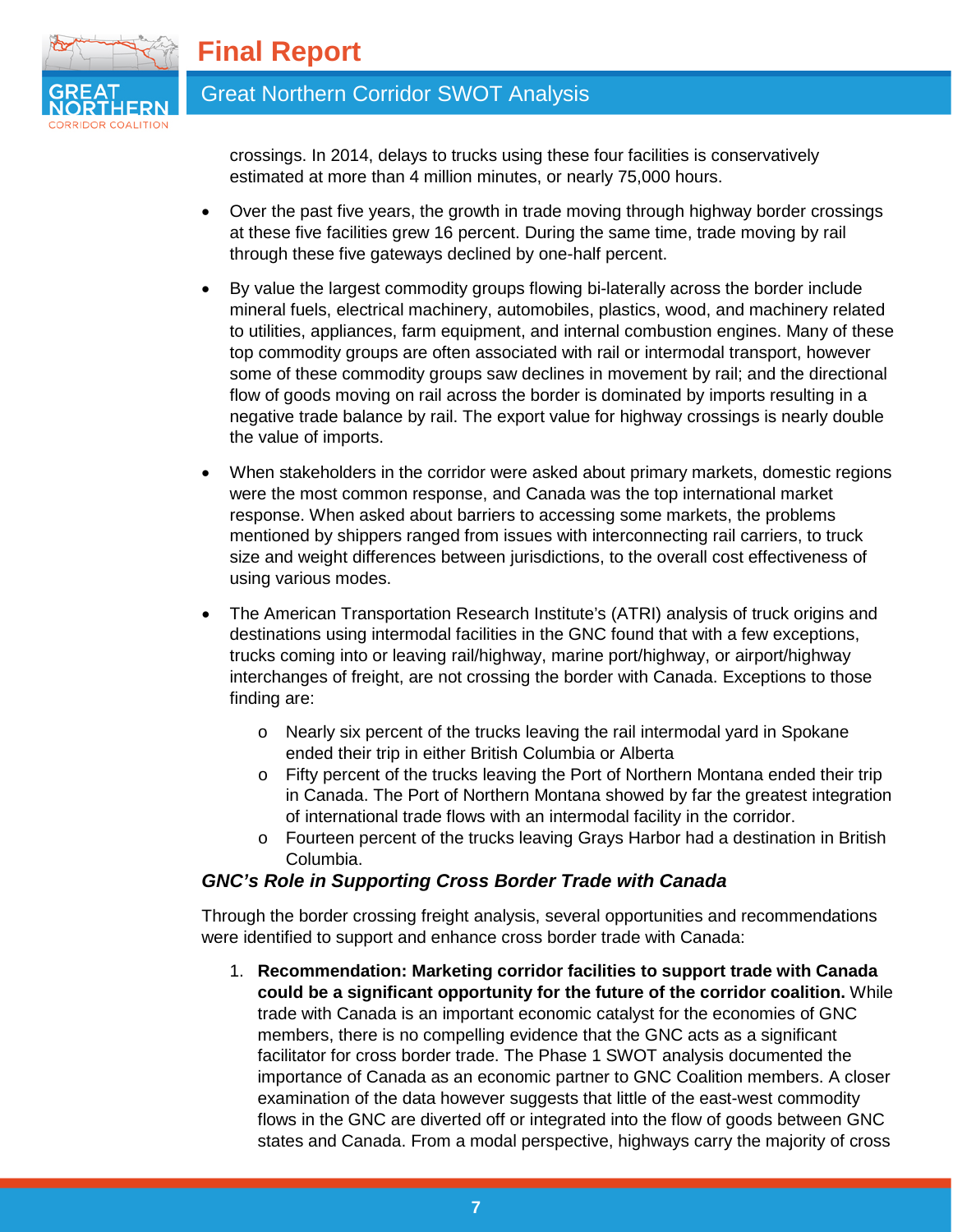

# Great Northern Corridor SWOT Analysis

border freight, even though the highest value highway gateways result in significant time costs to industry. More concerning may be the finding that less than onequarter of the exports through the five busiest gateways across the corridor are moving by rail. This trade deficit in rail flows, and the potential implication that U.S. exporters seem to choose rail options less frequently than their Canadian counterparts, could have many reasons including the different product and supply chain attributes of exports versus imports. However, it could also be related to available access to rail services and equipment. While it was hoped that interviews with shippers in the corridor would help shed light on mode choice decisions for various markets, most shippers were reluctant to discuss specifics about their use of a mode in a particular market. It is recommended that the GNC Coalition conduct additional market research regarding why intermodal facilities located in the corridor are not being integrated into cross border trade is needed.

- 2. **Recommendation: The busiest cross border highway gateways in the GNC appear to be congested and future trends in travel time should be monitored closely.** Data to analyze border crossing times is spotty and has been available from USDOT only occasionally and for specific sites. However, at the four highway border crossings in the corridor for which data was available, the average travel time per mile was significantly higher than it was for non-GNC/Canadian border crossings where data was available. It is recommended that these crossings be monitored and enhancements identified to reduce congestion as appropriate.
- 3. **Recommendation: The GNC Coalition should conduct a study to examine the impact on regional economies and international trade from a new Interstate highway and border gateway located between I-5 in Western Washington and I-15 in Central Montana.** It is noteworthy that only three Interstate highway facilities exist in the portion of the GNC that has a common border with Canada. Several years ago, states in the Southwest part of the U.S. petitioned Congress to authorize a new Interstate highway facility, Interstate 11. It has been proposed that U.S. 93 between Phoenix and Las Vegas be upgraded to Interstate standards. US-93 continues north to the Canadian border where it crosses into British Columbia from Western Montana.

#### <span id="page-9-0"></span>**Initiatives to Advance Opportunities and Address Weaknesses**

In Phase 2 of the GNC SWOT Analysis, coalition members wanted additional attention given to the two most common threats identified in Phase 1 and the most consistently identified opportunity through the development of three programmatic corridor-wide initiatives: (1) Grade Crossing Safety; (2) Environmental Planning; and (3) Unified Investment.

#### <span id="page-9-1"></span>*Grade Crossing Safety and Mobility*

The Corridor Coalition recognizes the importance of rail transportation's role in a growing economy. The Coalition members also acknowledge the concerns of increasing rail traffic on the communities adjacent to the Corridor. These concerns include noise, lighting and air quality, and safety and congestion impacts at rail at-grade crossings. As both road and rail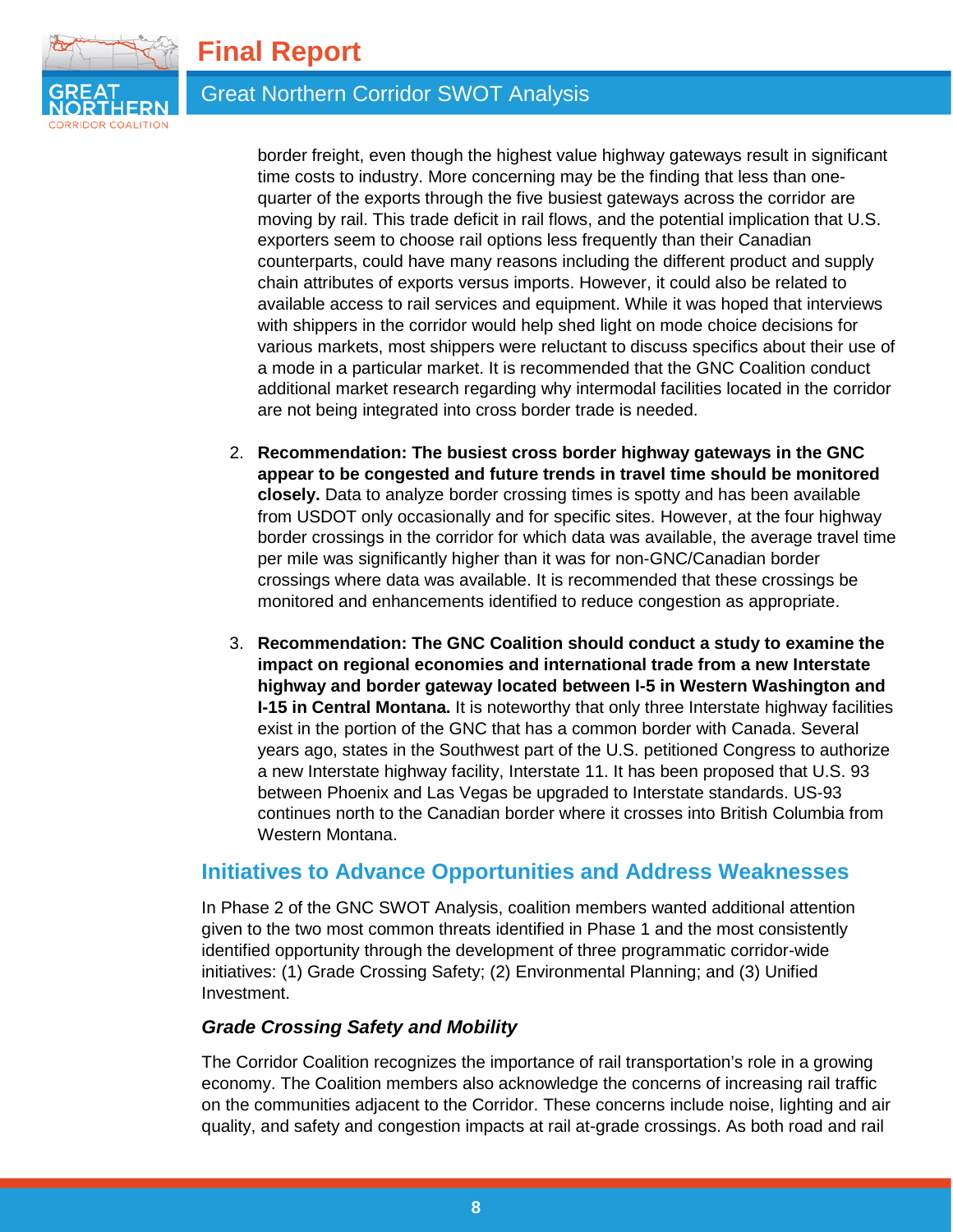

# Great Northern Corridor SWOT Analysis

traffic volumes increase, it is likely public concerns regarding this traffic will also grow. A number of public interest groups are calling for action to improve the safety of trains, especially those transporting crude oil and other hazardous materials. These groups and broader public perceptions of railroad safety present a significant threat to the future of crude oil related commerce in the GNC.

- 4. **Recommendation: Adopt safety and mobility at highway/railway intersections as an additional GNC Coalition goals and incorporate into the GNC Mission.**  Moving forward, grade crossing safety and mobility could be a catalyst for maintaining and growing the coalition. The GNC is currently the primary conduit for crude oil moving out of the Bakken Region of North Dakota and Eastern Montana. Since 2014 the movement of crude oil by rail has declined, but in a 2014 study, Minnesota noted that oil originating in the Bakken Basin had increased train volumes through the state by 5-7 additional trains per day. The hazardous nature of Bakken crude oil has been the subject of concern for states and local communities in the GNC. Currently safety is not addressed in the coalition's mission statement or goals.
- 5. **Recommendation: Establish a central repository for grade crossing data in the corridor.** Establishing a crossing database for evaluating and prioritizing corridor grade crossing projects could be a central theme for the coalition members to help address public concerns with at-grade crossing impacts in their communities.
- 6. **Recommendation: Build on the expansion of grade crossing evaluation factors by monitoring similar initiatives at the state and federal level.** The analysis to identify available data sources for expanding the evaluation of grade crossing projects to include broader environmental, economic and community livability factors is a good basis for improving the crossing evaluations process. As other studies are completed—such as NCHRP 25-*50 Prioritization Procedure for Proposed Road-Rail Grade Separation Projects along Specific Rail Corridors* and the *Washington State Joint Transportation Commission Study of Road-Rail Conflicts in Cities (2016)* —the factors and calculations under these other initiatives should be reviewed and updated as appropriate.
- 7. **Recommendation: Add weight factors to the grade crossing evaluation methodology in order to give certain factors more importance.** The evaluation method developed in Phase 2 does not include any weighting scheme to give preference to any individual evaluation factor nor does it introduce weighting to any of the evaluation categories as a whole.<sup>[1](#page-10-0)</sup>
- 8. **Recommendation: Develop a tiered list of grade crossing projects using, in part, the prioritization methodology.** This tiered list, or groupings, of grade

<span id="page-10-0"></span><sup>-</sup> $1$  A White Paper produced as an element of Phase 2 work, suggests evaluation methodology for grade separation prioritization that references more than 20 potential evaluation factors across four categories: 1) Safety, 2) Environmental, 3) Economic, and 4) Community Livability.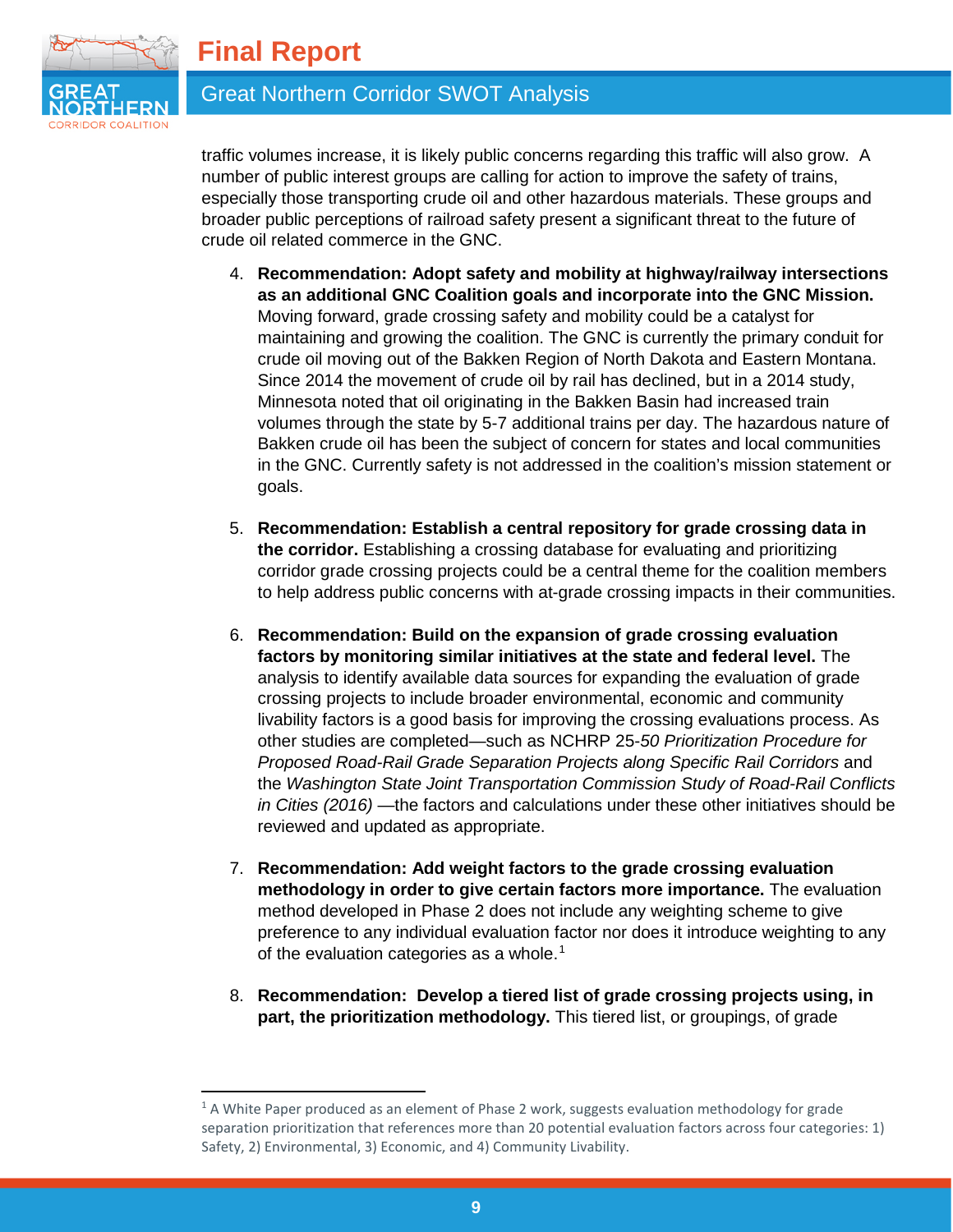

Great Northern Corridor SWOT Analysis

crossing projects would provide focus for the coalition in the advocacy for funding and implementation of grade crossing improvements.

#### <span id="page-11-0"></span>*Environmental Planning / Sustainability*

Phase 2 provided a screening-level environmental analysis to assist GNC Coalition members when preparing and submitting potential TIGER and/or FASTLANE grant applications. This was due, in part, to the recognition that the GNC Coalition itself may become a project sponsor in the future. The analysis covered three areas:

- Types of projects that are likely to require categorical exclusions, environmental assessments (EA), environmental impact statements (EIS), or "tiered" National Environmental Policy Act (NEPA) documents for related projects to speed the NEPA process
- Screening potential projects for FASTLANE or TIGER suitability and NEPA needs
- NEPA considerations for multi-jurisdictional projects, which may provide grant application benefits

The environmental "hot spots" analyzed for the GNC provide a high-scale understanding of potential environmental authorization and permitting that could be required for projects along and within the GNC. Three environmental resources; 1) federal and state lands, 2) Native American Tribal Lands, and 3) critical habitat, in particular, occur most predominantly along the GNC, specifically in the western portion of the corridor. These resources are prevalent and overlap one another within the corridor, likely creating the need for additional authorization and permitting for specific projects. These environmental resources would typically trigger requirements for environmental coordination and consultation with various federal and state agencies and would need to be considered when planning projects. In contrast, some environmental issues such as air quality nonattainment might benefit from projects that reduce congestion or greenhouse gas emissions.

9. **Recommendation: Future coalition building activities of the GNC as a planning and investment entity should seek to consult with and include federal, state, and tribal governments.** The specifics of adverse or beneficial impacts, the need for authorizations or permits, as well as the level of consultation and coordination with agencies that is required all depend on the specifics of the project. Once a specific project is identified the geographic area of potential impacts can be refined and environmental resources that are potentially affected can be fully analyzed at a much smaller scale than this initial review of potential environmental "hot spots." Given the prevalent environmental resources in the corridor, the GNC Coalition may wish to examine a longer-term strategy for consulting with various government agencies and Native American tribes in the corridor. As the business plan for the corridor evolves, the membership of the coalition will likely evolve as well. Having representatives that can help the coalition navigate environmental and sustainability issues could become another element of the value proposition for the coalition.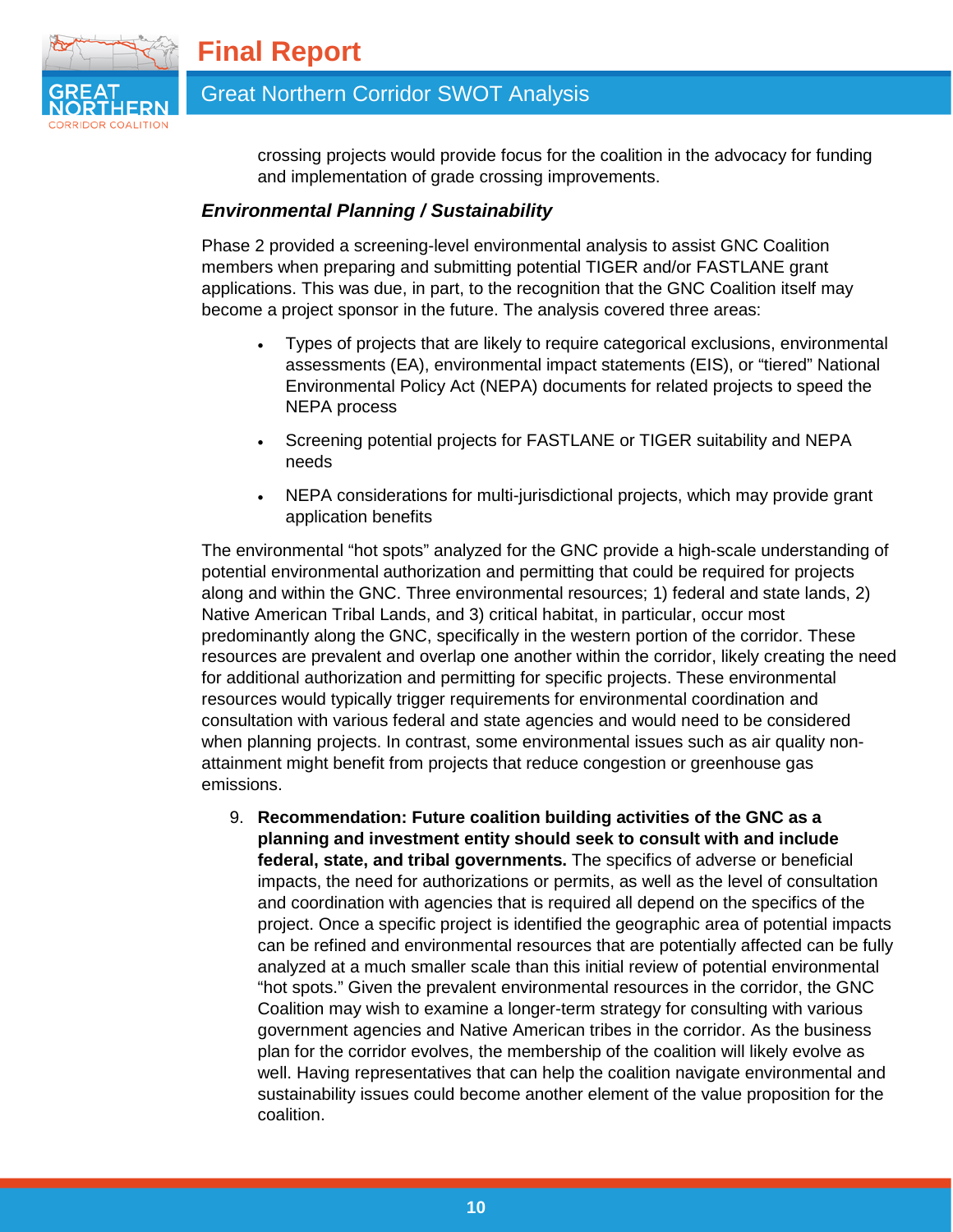

# Great Northern Corridor SWOT Analysis

#### <span id="page-12-0"></span>*Unified Corridor Investment*

In recent years many state and federal studies have all reached the same conclusion: available funding resources are falling behind in making needed transportation investments. In a multimodal corridor more than 3,300 miles long, there are many investment needs and many competing entities for limited state, federal, and private sector resources. A compelling reason for forming the GNC Coalition is: *"to promote regional cooperation, planning, and shared project implementation for research programs and projects to improve multimodal transportation system management and operations*."

To achieve this goal, completing priority GNC projects is likely to require the creation and adoption of a corridor investment strategy.

During a March 2016 meeting of the GNC Coalition in Portland, Oregon, members acknowledged the inherent difficultly of getting many diverse entities to reach consensus in support of specific projects. However, it must also be acknowledged that forming coalitions to identify investments that provide the greatest utility to the broadest number of stakeholders has been encouraged by federal appropriators and is a primary reason that the GNC Coalition was formed. The following recommendations then are provided to help the GNC Coalition move toward achieving greater success in gaining funding through competitive federal grant programs and identifying corridor investments that provide the greatest utility to the GNC Coalition:

- 10. **Recommendation: Identify a core set of GNC performance measures to reflect metrics that have driven successful funding solutions at the national level and align with the FAST Act.** The selection and adoption of coalition performance measures can be one method to demonstrate the value of GNC Coalition projects in the national arena. (A secondary consideration for metrics is to provide safety and operational performance data for the three major modes; highway, rail, and water that would address concerns of communities and businesses in the corridor).
- 11. **Recommendation: Identify coalition resources to collect and display the selected performance measures in a dashboard on the GNC Coalition's website.** Providing performance data on the GNC website can illustrate the progress being made toward coalition goals and safety. In the short term, a performance measures tab can be added to the GNC Coalition's website to showcase benefits defined in Phase 1 such as:
	- a. 2012 Modal (share both tons and value)
	- b. 2012 Commodity Mix
	- c. 2012 versus 2040 forecasts
- 12. **Recommendation: Show completed projects on the website as well as highlight coalition projects such as those projects that are under construction as well as mature projects that are in the process of securing final funding**. The coalition should review evaluation criteria for projects to ensure alignment between coalition priorities and criteria and the goals of the USDOT. Integrating priorities should offer more opportunities to successfully obtaining federal funding for the coalition's priority investment projects. The GNC website should be used to the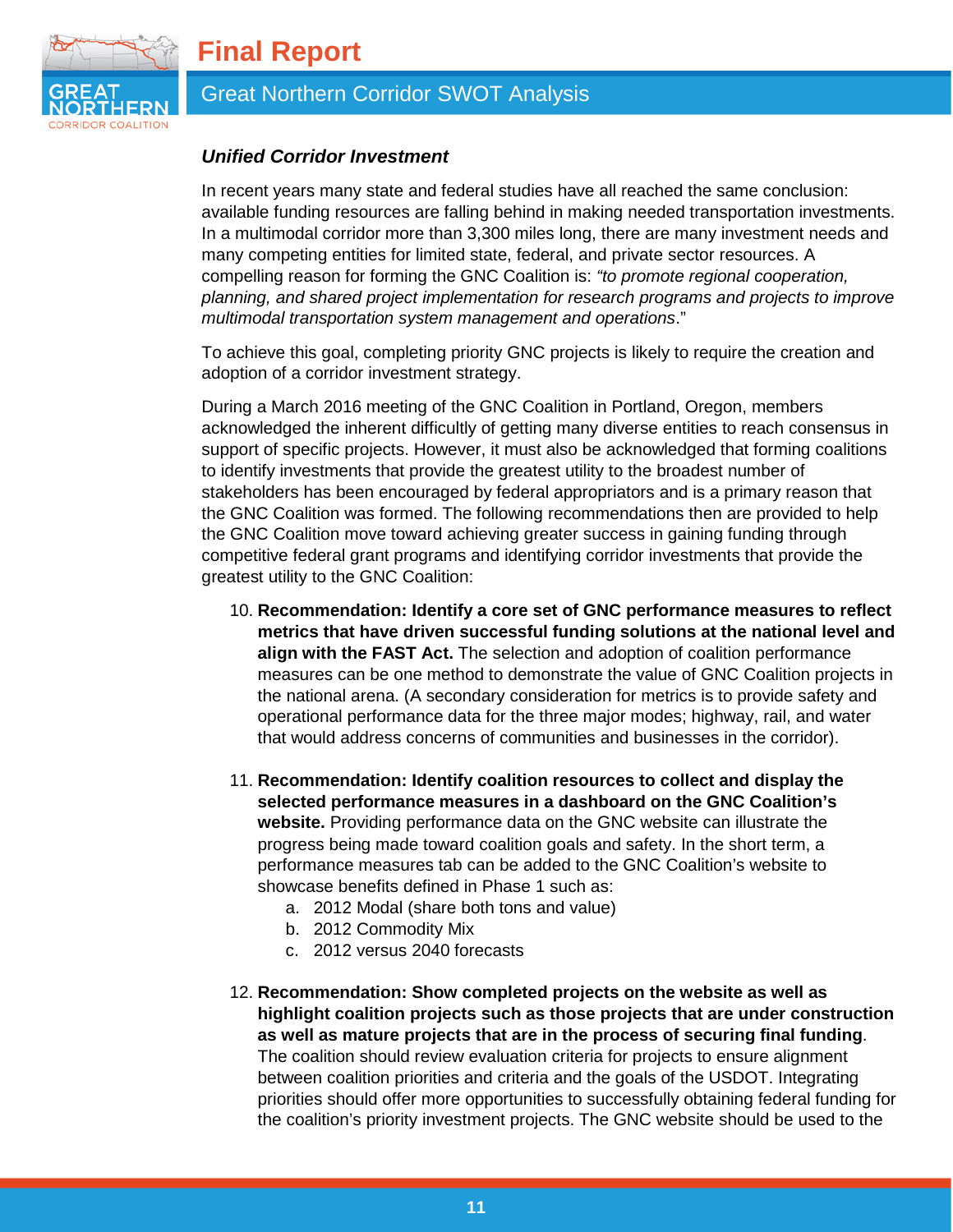

# Great Northern Corridor SWOT Analysis

greatest extent possible to market the value of the coalition and make the case for investment.

- 13. **Recommendation: Participate as a coalition in proposed rulemakings at the federal level.** The coalition should consider submitting comments by August 2016 on Subpart F: Measures to Assess Freight Movement on the Interstate System. Consider a joint funding approach similar to one used by members of the FAST Corridor [\(http://www.psrc.org/transportation/freight/fast\)](http://www.psrc.org/transportation/freight/fast) to fund projects, where funds can be shifted from one project to another due to delays.
- 14. **Recommendation: Submit a funding application as a coalition.** As the coalition becomes more familiar and established, a long term goal could be the preparation and submittal of a GNC Coalition application seeking federal funding for a group of four to six corridor projects under new funding opportunities such as NSFHP discretionary grant program (FASTLANE) that has become available under the FAST Act.
- 15. **Recommendation: Consider self-supporting funding mechanisms in the long term.** Over time the coalition may wish to consider the idea of creating a joint funding approach using the FAST Corridor as an example. This process might be initiated through the execution of Memorandums of Understanding to gain cooperation on ITS and other operational improvements corridor-wide.
- 16. **Recommendation: Join forces with other coalitions with similar goals.** The GNC Coalition may also wish to examine a joint-venture of this nature with the Northwest Passage Corridor which extends from Minnesota to Washington for the purpose of improving highway operations on the I-90 / I-94 corridors.
- 17. **Recommendation: Use performance standard to identify corridor-wide priority projects.** The GNC Coalition should consider corridor-wide endorsement of key projects that would have clear impacts on overall corridor operations. A first step toward achieving this recommendation would be the establishment of threshold values for performance improvements that could be applied to project applications to identify those projects worthy of corridor-wide support.

# <span id="page-13-0"></span>**Project Advancement**

More than 230 potential projects were identified by the GNC Coalition that fell within the boundaries of the GNC. Those projects were further divided by the project type and the potential NEPA clearance that would be required. The project types included:

- Economic development
- Community impact and safety improvements
- First/last mile improvements
- Rail capacity enhancements

By identifying potential projects, the GNC Coalition can begin to strategize on the pursuit of federal grants and the level of environmental clearances that are either required or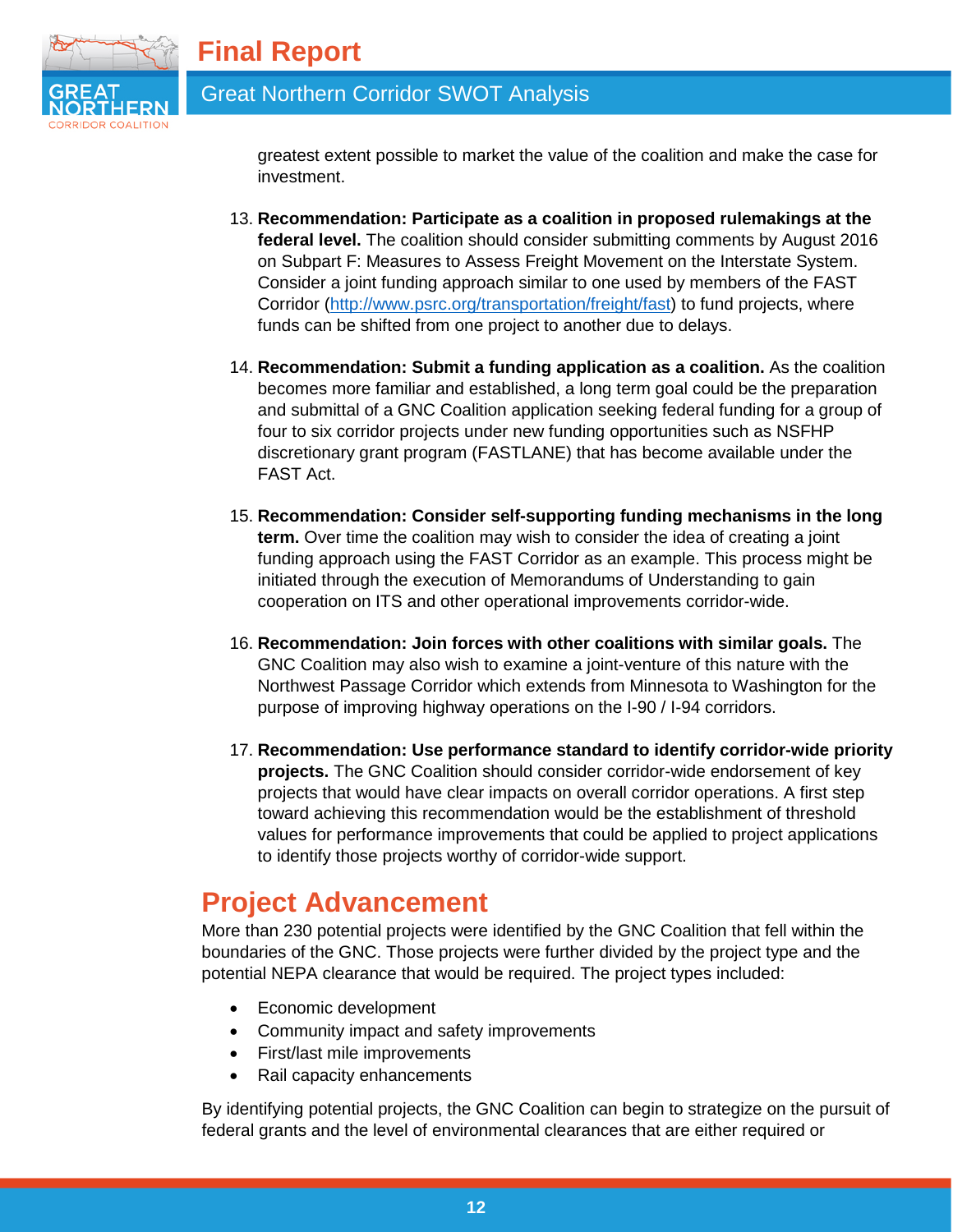

# Great Northern Corridor SWOT Analysis

anticipated for each project. As funding opportunities present themselves, the GNC Coalition may evolve to be a project sponsor over time and directly submit projects for funding.

# <span id="page-14-0"></span>**Federal Funding Guidance**

One of the overarching goals of the GNC Coalition is to bring additional project funding to the multimodal corridor to improve safety, remove bottlenecks and enhance freight mobility along the corridor.

*For more information, see the white paper "GNC Federal Funding Guidance"*

The Transportation Investment Generating Economic Recovery (TIGER) competitive grant program – (See more at: [https://www.transportation.gov/tiger#sthash.G9PpyXHd.dpuf\)](https://www.transportation.gov/tiger#sthash.G9PpyXHd.dpuf) was created in 2009 by U.S. Senate Appropriations. A new category of competitive freight grants was created with the passage of the FAST Act in 2015: *Fostering Advancements in Shipping and Transportation for the Long-term Achievement of National Excellence (FASTLANE)* grant program.

Following a review of successful grant applications within the GNC Coalition states, several clear recommendations for future applications can be developed.

#### *Successful applications:*

- Excite the reviewers
- Are easy to read and understand
- Have a strong rationale & objectives that fit program priorities
- Identify the challenge with facts and figures and define the solution that the implementation of the project will offer
- Contain a concise project description
- Clearly stated hypotheses- problem statement and proposed solutions
- Clear objectives and expected outcomes/impacts for the project. (What will be different as a result of the proposed work?)
- Have specific objectives that are in alignment with the funding opportunity
- Have a clear work plan with clear timelines, included schedule and budget summaries.
- Have communicated importance of project on the local and national economies
- Have a discussion of expected outcomes with defined performance metrics
- Address potential risks, including risk mitigation plans

#### *Preparation before a Notice of Funding Availability (NOFA) is posted:*

- Build a project library with all the project documents, graphics, pictures, maps, etc.
- Develop the financial plan, get funding commitments from local sponsors
- Identify project partners, send them a draft support letter for their review
- Build a project website
- Market your project to your local citizens, stakeholders, legislators and federal delegation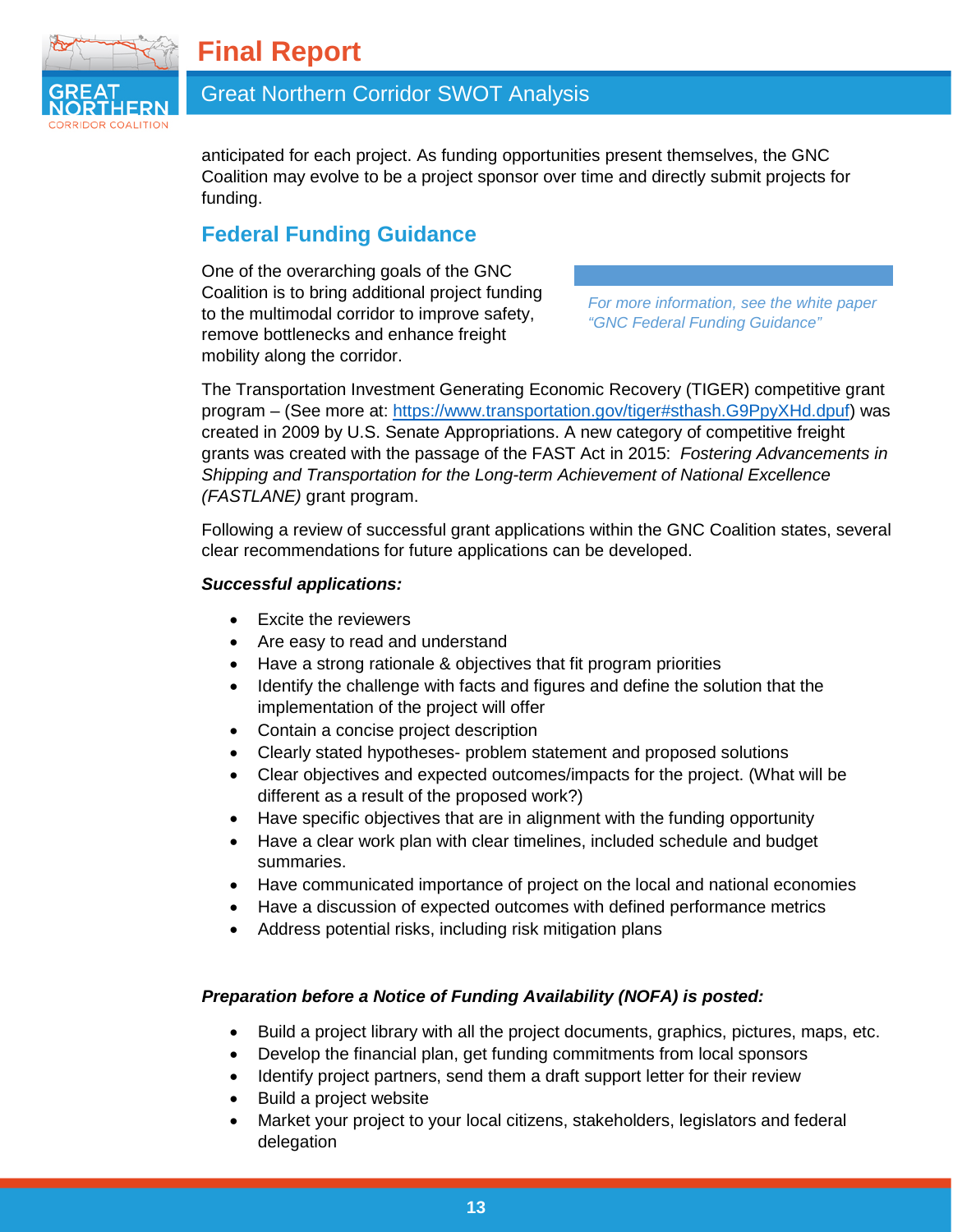

# Great Northern Corridor SWOT Analysis

- Draft a 1-page overview of the project
- Draft a strawman application using a prior NOFA as guidance
- Prepare an Application Template blocking out every section that is required by the **NOFA**
- Identify missing data, collect that data
- Prepare graphics for your project and add them to your project library and website

#### *Developing the Proposal:*

- Read the NOFA
- Refine a phase of project to fit within program priorities
- Verify eligibility- call funding agency for clarification
- Fully consider relevance, review criteria
- Write project description for the particular program, reviewers, review process, *etc.*
- Describe all elements if project is phased
- Complete all paperwork, get signatures
- Double check the grant NOFA requirements to ensure the application has all required elements
- Have it reviewed by colleagues that are not familiar with the project as well as colleagues that understand the project but did not write the application
- Cross check all exhibits against the narrative to verify consistency
- Submit the applications a couple of days early

#### *Improving the Proposal:*

- Obtain a successful proposal from a successful colleague
- Review abstracts of recently funded projects in the programs of interest
- Obtain critical reviews from colleagues before you submit

#### *Other advice:*

- Request reviews of the application / project. USDOT will discuss the project and its eligibility in the time period between the NOFA's release and the submittal deadline.
- If the project is not funded, ask for a debrief conference- to ask agency staff: Why the project was not funded? What rating the application got on the previous review? Where the application can be improved? Then, use the next few months to improve the application/ refine the project in preparation for resubmittal in the next funding round. Traditionally, TIGER awardees succeed on their fourth submittal, assuming each submittal shows progress toward construction and further development of the project partnerships, outreach etc.

# <span id="page-15-0"></span>**Environmental Requirements**

In order to be eligible for TIGER discretionary grants, each applicant must detail the benefits their project would deliver for five long-term outcomes: safety, economic competitiveness, state of good repair, quality of life and

*For more information, see the white paper "GNC NEPA Considerations"*

environmental sustainability. These benefits are captured in the required Benefit-Cost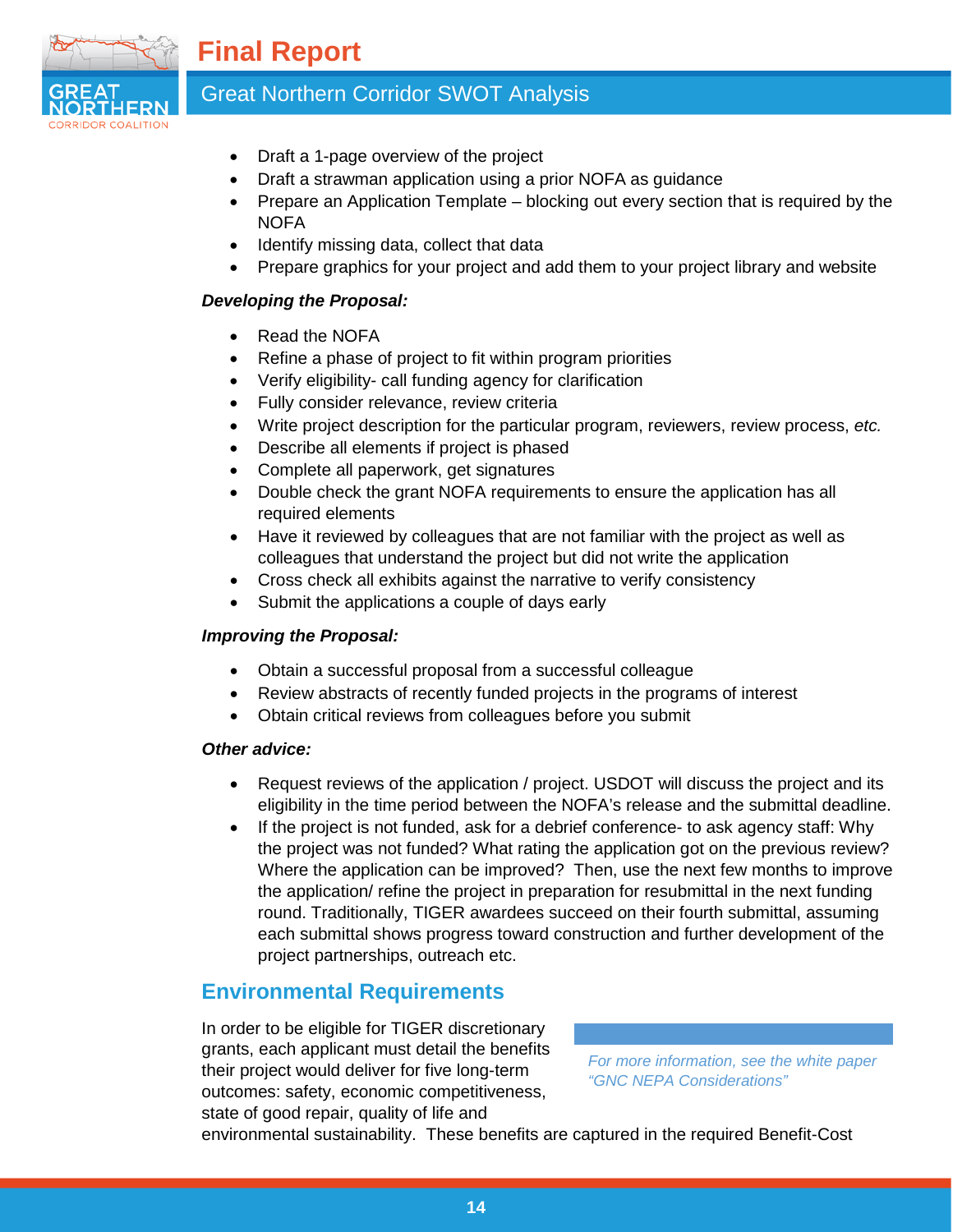

# Great Northern Corridor SWOT Analysis

Analysis required for TIGER applications. Environmental sustainability includes the environmental benefits from reduced emissions; transportation projects that reduce congestion can reduce emissions and produce environmental benefits given reduced idling and other wise constant vehicle-miles travelled. Also transportation projects that encourage transportation users to shift from more-polluting modes to less-polluting modes can similarly reduce emissions. Applicants claiming these types of benefits must clearly demonstrate and quantify how the project will reduce emissions. Once an applicant has adequately quantified levels of emission reductions, it should estimate the dollar value of these benefits. Additionally, applicants should consider external costs, such as environmental pollutants resulting from the use of the facility or related changes in usage on other facilities in the same network in the analysis.

In addition, all projects applying for a TIGER grant must comply with National Environmental Policy Act (NEPA) requirements. NEPA is a procedural statute that requires Federal agencies to consider the environmental impacts of their actions. At the time of application for a TIGER grant, the NEPA process must be substantially completed in order to demonstrate compliance with Federal, State, and local requirements. Applicants should include competed NEPA documents for the transportation element of the project, or drafts of NEPA documents with discussion of the status of the NEPA review and any approved permits. NEPA requirement vary depending on the project and could include Categorical Exclusion (done for projects that have been determined through experience to not have significant effects on the environment); Environmental Assessment (completed when impacts of a proposed project are unknown and may result in a Finding of No Significant Impact [FONSI] or an Environmental Impact Statement); or Environmental Impact Statement (which is a comprehensive accounting of the impacts of a proposed project that results in a Record of Decision [ROD]).

Similar to the TIGER grants, project applying for FASTLANE grants must also follow NEPA requirements. The NEPA documents/process do not need to be completed prior to application for the FASTLANE grant, but the application should provide a schedule that clearly demonstrates the timeframe for completion of environmental review activities that need to be completed before the start of construction for the project and any risks for meeting the projected timeframe. The Department will not authorize or obligate FASTLANE funds for construction, final design, or right-of-way acquisition until NEPA is complete.

# <span id="page-16-0"></span>**Next Steps**

With the completion of the Phase II SWOT Analysis for the GNC, the GNC Coalition is set to embark on a sustainable path that embodies its mission statement to *"Promote a premier multi-state corridor by acting collectively to promote public policy, research, and multimodal infrastructure development that expands commerce and enhances safety on the corridor."*  Opportunities exist, and will present themselves in the future, for the GNC Coalition to influence and promote grade grossing safety/mobility issues, support a Unified Corridor Investment Program and participate in corridor-wide initiatives.

With Bi-Laws adopted in late August, 2016, the GNC Coalition is in process of executing a work plan to continue their efforts through year 2020. Through this work plan, the GNC Coalition will build upon many key findings of this SWOT Analysis summarized above and be guided by its *Values* and *Goals*.